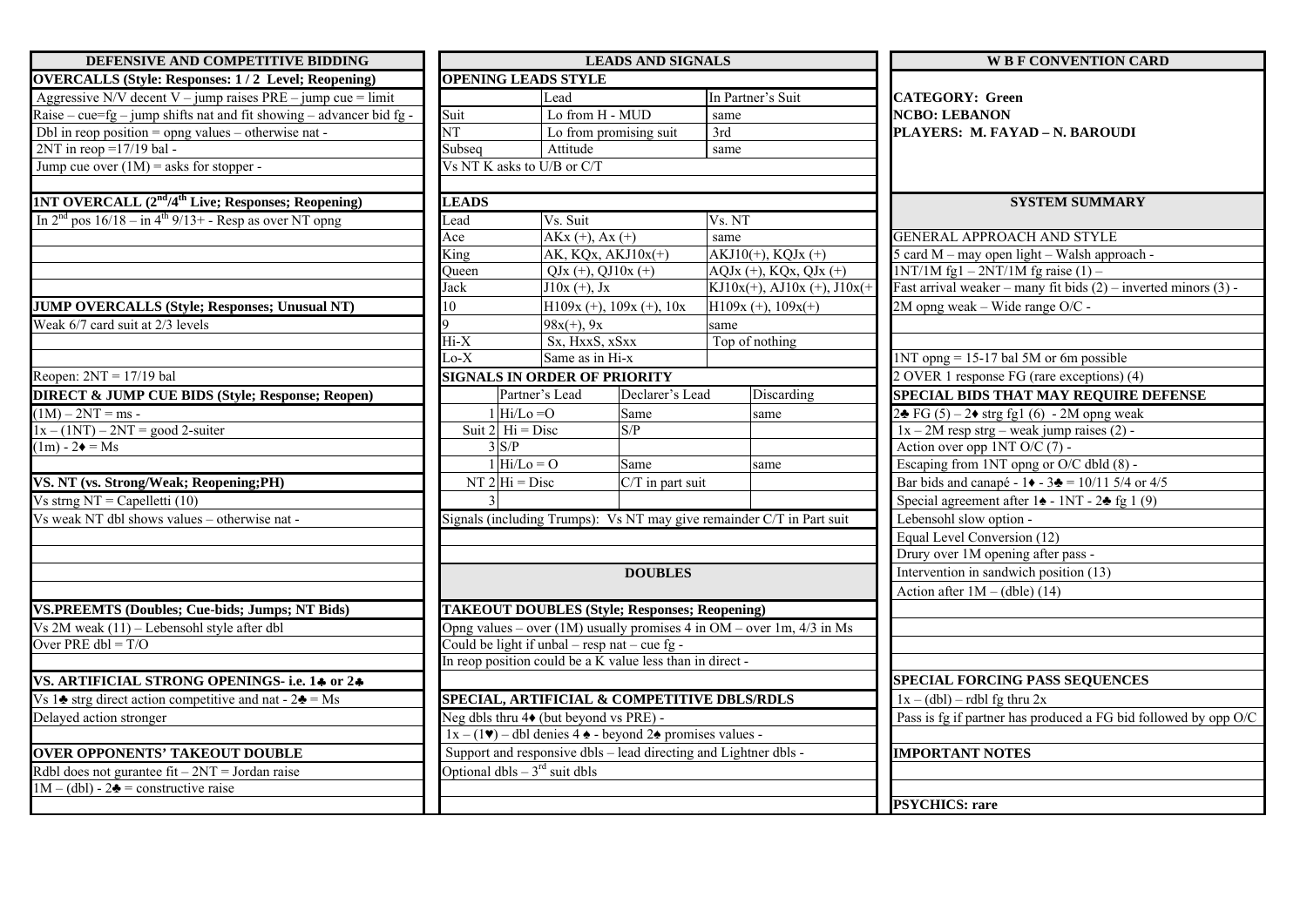|                          |                       | MIN. NO. OF<br>CARDS | NEG.DBL<br>THRU |                                |                                                                                                                           |                                                             |                                  |  |  |  |
|--------------------------|-----------------------|----------------------|-----------------|--------------------------------|---------------------------------------------------------------------------------------------------------------------------|-------------------------------------------------------------|----------------------------------|--|--|--|
| <b>OPENING</b>           | TICK IF<br>ARTIFICIAL |                      |                 | <b>DESCRIPTION</b>             | <b>RESPONSES</b>                                                                                                          | <b>SUBSEQUENT ACTION</b>                                    | PASSED HAND BIDDING              |  |  |  |
| $1 -$                    |                       | $\mathfrak{Z}$       | $4 \bullet$     | $11/22$ pts                    | Nat - 1M may bypass $\bullet$ if less than FG -                                                                           | 1NT rebid = $12/14$ may bypass M over $\triangle$ resp      | 1♦ resp followed by $M = 11$ pts |  |  |  |
|                          |                       |                      |                 |                                | 1NT 8/10, 2NT 11/12, 2♣ inverted (3), 3♣ PRE                                                                              | Over 1♦ resp M shows unbal                                  |                                  |  |  |  |
|                          |                       |                      |                 |                                | After 1NT/1M, 2♣ checkback otherwise nat-                                                                                 |                                                             |                                  |  |  |  |
| $1 \bullet$              |                       | $\mathfrak{Z}$       | $4 \bullet$     | $11/22$ pts                    | Nat – 1NT 6/10, 2NT 11/12, 1M resp rarely 3 card                                                                          | $1\bullet - 1M - 1NT$ 12/14 then $2\clubsuit$ chkbck        |                                  |  |  |  |
|                          |                       |                      |                 |                                | 2◆ inverted (3), 3◆ PRE, 3← = $+$ → 10/11                                                                                 | $1m - 1M - 3NT$ 18/19 bal 4M                                |                                  |  |  |  |
| 1                        |                       | 5(4)                 | $4 \bullet$     | $11/20$ pts                    | $1\spadesuit$ nat – 1NT fg1 – 2m FG – 2 $\blacktriangledown$ const – 2 $\spadesuit$ nat strg                              | $2NT/1NT$ 18/19 bal $-2v/2$ 6cards, 2 $\bullet$ relay       |                                  |  |  |  |
|                          |                       |                      |                 |                                | 2NT fg raise (1) – 3m fit showing – $3\blacktriangledown$ PRE                                                             |                                                             |                                  |  |  |  |
| $1\spadesuit$            |                       | 5(4)                 | $4 \bullet$     | $11/20$ pts                    | Same as over 1 $\blacktriangledown$ -                                                                                     | $1\spadesuit$ - 1NT – 2 $\spadesuit$ relay fg 1 (9)         |                                  |  |  |  |
| 1NT                      |                       | 2(1)                 | $4 \bullet$     | 15/17 pts 5M or 6m possible    | Stayman & transfers - $3\clubsuit$ puppet - $3\spadesuit$ 6card suit<br>Headed by $2H - 3M$ short with ms $(5/4+)$ 4NT Qt | Smolen/2 $\bullet$ resp -<br>$1NT - 2$ does not promise M - |                                  |  |  |  |
| $2+$                     | $\mathbf{V}$          | $\overline{0}$       | $4\bullet$      | FG any shape                   | Refer to $(5)$                                                                                                            |                                                             |                                  |  |  |  |
|                          |                       |                      |                 |                                |                                                                                                                           |                                                             |                                  |  |  |  |
| $2\bullet$               | $\mathbf{V}$          | $\overline{0}$       | $4\bullet$      | Fg 1 strg any shape            | Refer to $(6)$                                                                                                            |                                                             |                                  |  |  |  |
|                          |                       |                      |                 |                                |                                                                                                                           |                                                             |                                  |  |  |  |
| $2\bullet$               |                       | 6(5)                 |                 | Standard weak 2                | 2NT fg, any shift fg 1                                                                                                    |                                                             |                                  |  |  |  |
|                          |                       |                      |                 |                                |                                                                                                                           |                                                             |                                  |  |  |  |
| 2 <sub>•</sub>           |                       | 6(5)                 |                 | Same as 2                      |                                                                                                                           |                                                             |                                  |  |  |  |
|                          |                       |                      |                 |                                |                                                                                                                           |                                                             |                                  |  |  |  |
| 2NT                      |                       | 2(1)                 | $4\bullet$      | 20/21 bal 5M or 6 m possible   | Special agreement (11)                                                                                                    |                                                             |                                  |  |  |  |
|                          |                       |                      |                 |                                |                                                                                                                           |                                                             |                                  |  |  |  |
| $\frac{34}{3}$           |                       | 7(6)                 |                 | PRE                            |                                                                                                                           |                                                             |                                  |  |  |  |
|                          |                       | 7(6)                 |                 | PRE                            |                                                                                                                           |                                                             |                                  |  |  |  |
| $3\vee$                  |                       | 7(6)                 |                 | PRE                            |                                                                                                                           |                                                             |                                  |  |  |  |
| 3 <sub>•</sub>           |                       | 7(6)                 |                 | PRE                            |                                                                                                                           |                                                             |                                  |  |  |  |
|                          |                       |                      |                 |                                |                                                                                                                           |                                                             |                                  |  |  |  |
| 3NT                      |                       | $\overline{7}$       |                 | Solid minor no outside stopper | $4\bullet P/C$ , $4\bullet fg$ .                                                                                          |                                                             |                                  |  |  |  |
|                          |                       |                      |                 |                                |                                                                                                                           |                                                             |                                  |  |  |  |
| $4\bullet$<br>$4\bullet$ |                       |                      |                 |                                |                                                                                                                           |                                                             |                                  |  |  |  |
|                          |                       |                      |                 |                                |                                                                                                                           |                                                             |                                  |  |  |  |
| 4                        |                       |                      |                 |                                |                                                                                                                           |                                                             |                                  |  |  |  |
| 4 <sub>•</sub>           |                       |                      |                 |                                |                                                                                                                           |                                                             |                                  |  |  |  |
| 4NT                      |                       |                      |                 |                                |                                                                                                                           |                                                             |                                  |  |  |  |
| 54                       |                       |                      |                 |                                |                                                                                                                           | <b>HIGH LEVEL BIDDING</b>                                   |                                  |  |  |  |
| $5+$                     |                       |                      |                 |                                |                                                                                                                           | RKCB 5 Aces - 41/30 - Josephin - trump Queen ask -          |                                  |  |  |  |
| $5*$                     |                       |                      |                 |                                |                                                                                                                           | 5NT grand slam try -                                        |                                  |  |  |  |
| 5 <sub>•</sub>           |                       |                      |                 |                                |                                                                                                                           | In case of O/C over RKCB Dbl shows values in opp suit -     |                                  |  |  |  |
|                          |                       |                      |                 |                                |                                                                                                                           |                                                             |                                  |  |  |  |
|                          |                       |                      |                 |                                |                                                                                                                           |                                                             |                                  |  |  |  |
|                          |                       |                      |                 |                                |                                                                                                                           |                                                             |                                  |  |  |  |
|                          |                       |                      |                 |                                |                                                                                                                           |                                                             |                                  |  |  |  |